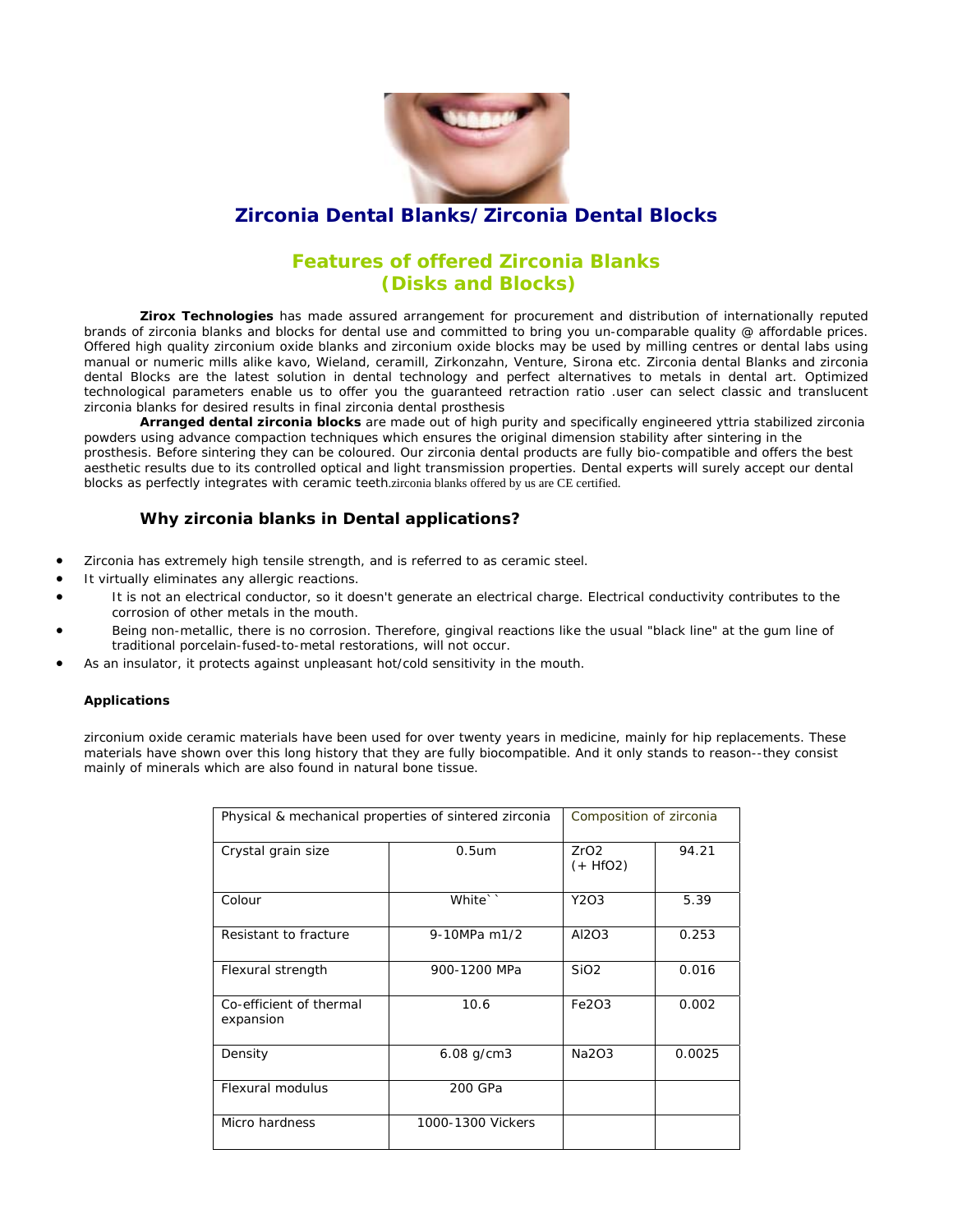# Zirconia Blanks

## **Zirconia Discs & Blocks Classic & Translucent Discs in 100 mm /98.5mm dia**

| <b>100mm</b> diameter Classic Discs<br>CE1014 | 100mm diameter translucent<br><b>Discs</b>       | 98.5mm diameter classic discs                 | 98.5mm translucent<br>discs                              |
|-----------------------------------------------|--------------------------------------------------|-----------------------------------------------|----------------------------------------------------------|
|                                               | C 61014                                          |                                               | CE1014                                                   |
|                                               |                                                  |                                               |                                                          |
| OR100/10                                      | R100/10                                          | OWR98/10                                      | WR98/10                                                  |
| Classic Disk<br>100mm x 10mm<br>Sold by unit  | Translucent Disk<br>100mm x 10mm<br>Sold by unit | Classic Disk<br>98,5mm x 10mm<br>Sold by unit | Translucent Disk<br>98,5mm x 10mm<br>Sold by unit        |
| OR100/14                                      | R100/14                                          | OWR98/14                                      | WR98/14                                                  |
| Classic Disk<br>100mm x 14mm<br>Sold by unit  | Translucent Disk<br>100mm x 14mm<br>Sold by unit | Classic Disk<br>98,5mm x 14mm<br>Sold by unit | <b>Translucent Disk</b><br>98,5mm x 14mm<br>Sold by unit |
| OR100/16                                      | R100/16                                          | <b>OWR98/16</b>                               | WR98/16                                                  |
| Classic Disk<br>100mm x 16mm<br>Sold by unit  | Translucent Disk<br>100mm x 16mm<br>Sold by unit | Classic Disk<br>98,5mm x 16mm<br>Sold by unit | <b>Translucent Disk</b><br>98.5mm x 16mm<br>Sold by unit |
| OR100/18                                      | R100/18                                          | <b>OWR98/18</b>                               | WR98/18                                                  |
| Classic Disk<br>100mm x 18mm<br>Sold by unit  | Translucent Disk<br>100mm x 18mm<br>Sold by unit | Classic Disk<br>98,5mm x 18mm<br>Sold by unit | Translucent Disk<br>98.5mm x 18mm<br>Sold by unit        |
| OR100/20                                      | R100/20                                          | OWR98/20                                      | WR98/20                                                  |
| Classic Disk<br>100mm x 20mm<br>Sold by unit  | Translucent Disk<br>100mm x 20mm<br>Sold by unit | Classic Disk<br>98,5mm x 20mm<br>Sold by unit | Iranslucent Disk<br>98.5mm x 20mm<br>Sold by unit        |
| OR100/25                                      | R100/25                                          | OWR98/25                                      | WR98/25                                                  |
| Classic Disk<br>100mm x 25mm<br>Sold by unit  | Translucent Disk<br>100mm x 25mm<br>Sold by unit | Classic Disk<br>98,5mm x 25mm<br>Sold by unit | Translucent Disk<br>98.5mm x 25mm<br>Sold by unit        |
|                                               |                                                  |                                               |                                                          |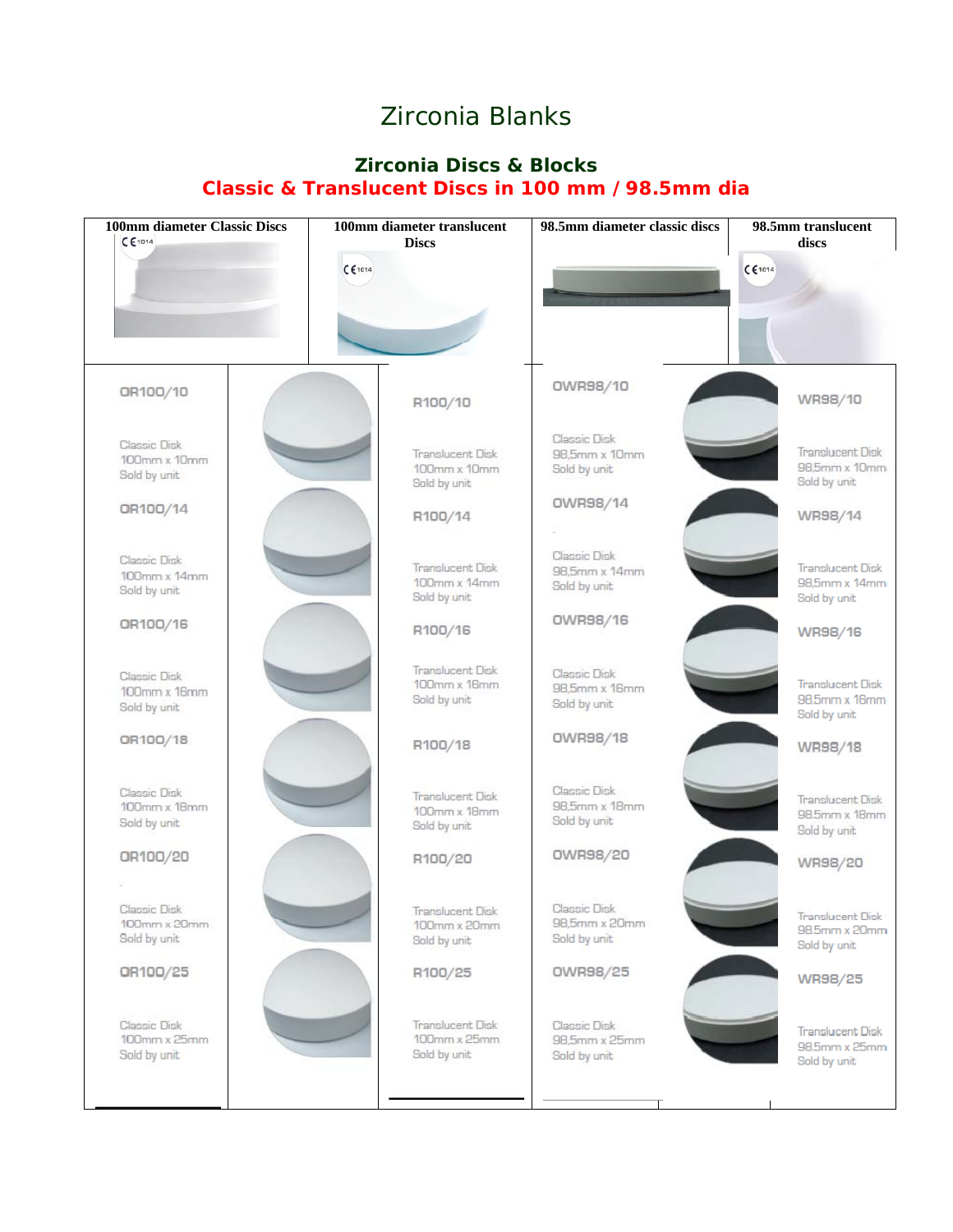

## Classic & Translucent Zirconia dental square, Disk and Parralelepiped Blanks